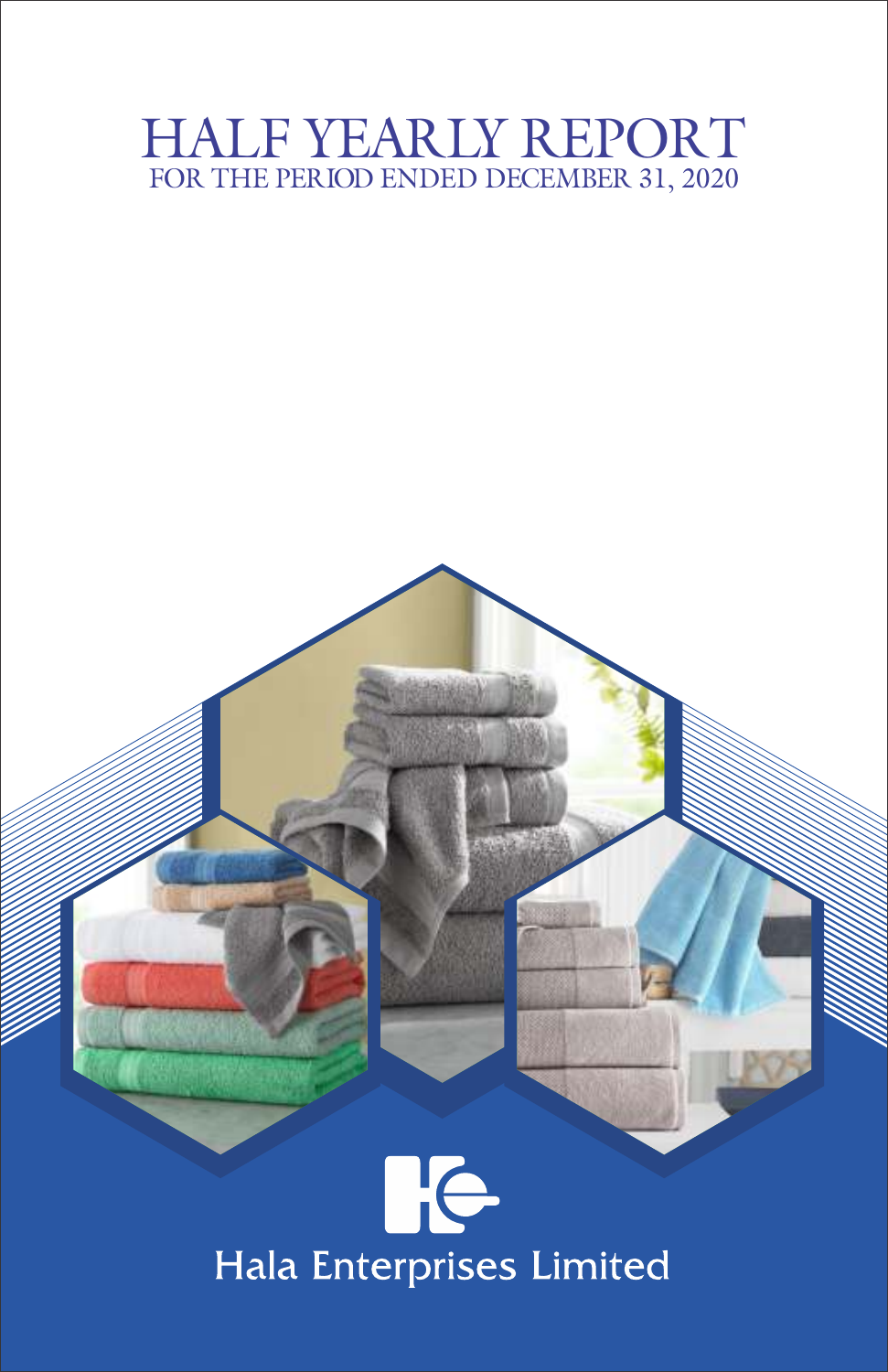

# **CONTENTS**

| Company Information                                      | 2     |
|----------------------------------------------------------|-------|
| Director's Review Report                                 | 3     |
| Independent Auditor's Review Report                      | 4     |
| <b>Condensed Interim Statement of Financial Position</b> | 5     |
| <b>Condensed Interim Statement of Profit or Loss</b>     | 6     |
| Condensed Interim Statement of Comprehensive Income      | 7     |
| Condensed Interim Statement of Cash Flows                | 8     |
| Condensed Interim Statement of Changes in Equity         | 9     |
| Notes to the Condensed Interim financial Information     | 10-12 |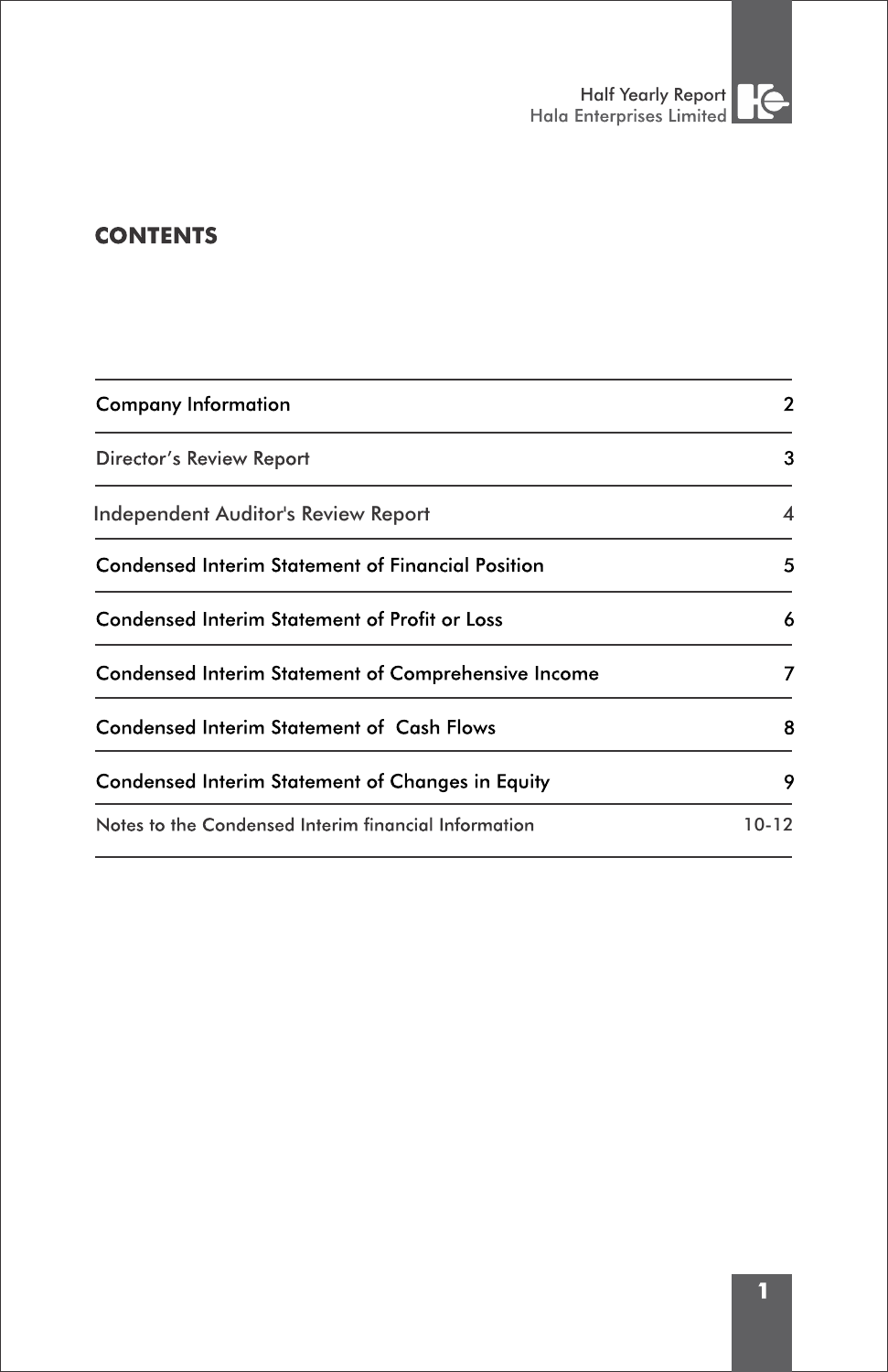

# **COMPANY INFORMATION**

| <b>BOARD OF DIRECTORS</b>                                    | Mr. Tahir Jahangir<br>Mr. Jillani Jahangir<br>Mrs. Munizae Jahangir<br>Mrs. Sulema Jahangir<br>Mr. Rashid Ahmad Khan<br>Mrs. Myra Husain Qureshi<br>Mr. Abdul Munaf            | Chairman/Non Executive Director<br><b>Chief Executive Officer</b><br>Non-Executive Director<br>Non-Executive Director<br>Independent Director<br>Non-Executive Director<br><b>Executive Director</b> |
|--------------------------------------------------------------|--------------------------------------------------------------------------------------------------------------------------------------------------------------------------------|------------------------------------------------------------------------------------------------------------------------------------------------------------------------------------------------------|
| <b>AUDIT COMMITTEE</b>                                       | Mr. Rashid Ahmad Khan<br>Mrs. Munizae Jahangir<br>Mrs. Sulema Jahangir                                                                                                         | Chairman/Member<br>Member<br>Member                                                                                                                                                                  |
| <b>HUMAN RESOURCE &amp;</b><br><b>REMUNERATION COMMITTEE</b> | Mr. Rashid Ahmad Khan<br>Mr. Jillani Jahangir<br>Mrs. Munizae Jahangir<br>Mrs. Sulema Jahangir                                                                                 | Chairman/Member<br>Member<br>Member<br>Member                                                                                                                                                        |
| <b>CHIEF FINANCIAL OFFICER</b>                               | Mr. Abdul Munaf                                                                                                                                                                |                                                                                                                                                                                                      |
| <b>COMPANY SECRETARY</b>                                     | Muhammad Mushtag Saeed Iqbal                                                                                                                                                   |                                                                                                                                                                                                      |
| <b>AUDITORS</b>                                              | M/s. Malik Haroon Shahid Safder & Co.<br><b>Chartered Accountants</b>                                                                                                          |                                                                                                                                                                                                      |
| <b>LEGAL ADVISORS</b>                                        | A.G.H.S Law Associates                                                                                                                                                         |                                                                                                                                                                                                      |
| <b>BANKERS</b>                                               | <b>J.S Bank Limited</b><br><b>Faysal Bank Limited</b><br>Askari Bank Limited<br><b>MCB Bank Limited</b>                                                                        |                                                                                                                                                                                                      |
| <b>REGISTERED OFFICE/WORKS</b>                               | Factory Premises, 17.5 KM Sheikhupura Road,<br>Lahore Tel: 042-37970130, 37970230<br>Fax: 042-37970681<br>Email. hala@halaenterprieses.com<br>Website: www.halaenterprises.com |                                                                                                                                                                                                      |
| <b>SHARE REGISTRAR OFFICE</b>                                | M/s Corplink (Private) Limited<br>Wings Arcade, 1-K, Commercial Model Town, Lahore<br>Tel: 042-35916714, 35916719 Fax: 042-35869037<br>Email. corplink786@gmail.com            |                                                                                                                                                                                                      |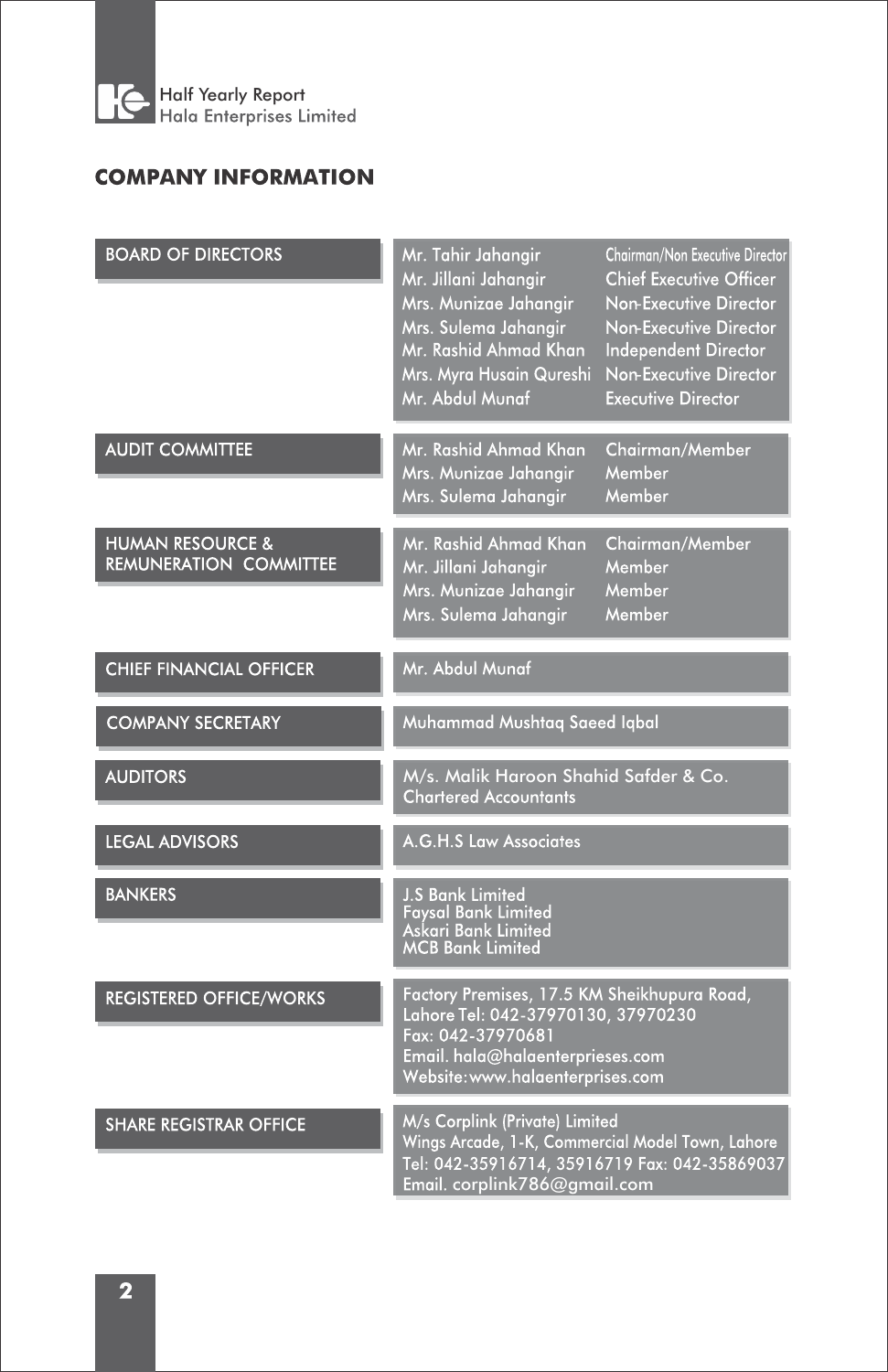

# **DIRECTOR'S REVIEW REPORT**

The Board of Directors of Hala Enterprises Limited hereby present the interim financial reports of the company for the half year ended 31st December, 2020, together with the interim financial information.

The start of FY 2020-2021 was plagued with the effects of the Covid-19 Pandemic due to which a lot of uncertainty loomed over the world markets. The overall demand remained slow for retail and institutional products; however the company was able to quickly maneuver its product line and keep up its sales volume as per normal. The overall sales compared to the previous corresponding period remained the same, however the margins increased significantly – with GP increasing by  $20\%$ and OP increasing by the same as well.

Q2 experienced a rising trend of cotton yarn prices which has continued till date. The overall increase in cotton yarn prices was between 15 to 20% for the period. While this should have decreased the margins, we were able to cover the raw material in a timely manner and evade any negative impact on profitability.

We would like to take this opportunity to thank our customers, suppliers and bankers for their continued cooperation towards the progress of the company. We hope that this support continues in the future as well.

We would also like to thank our dedicated and talented team of executives, the Board, our staff and workers for the hard work put in towards the company's improvement in performance.

**For & on behalf of the Board**

//www.fakirgs/

(JILLANI JAHANGIR) **CHIEF EXECUTIVE OFFICER** 

**LAHORE: February 27, 2021**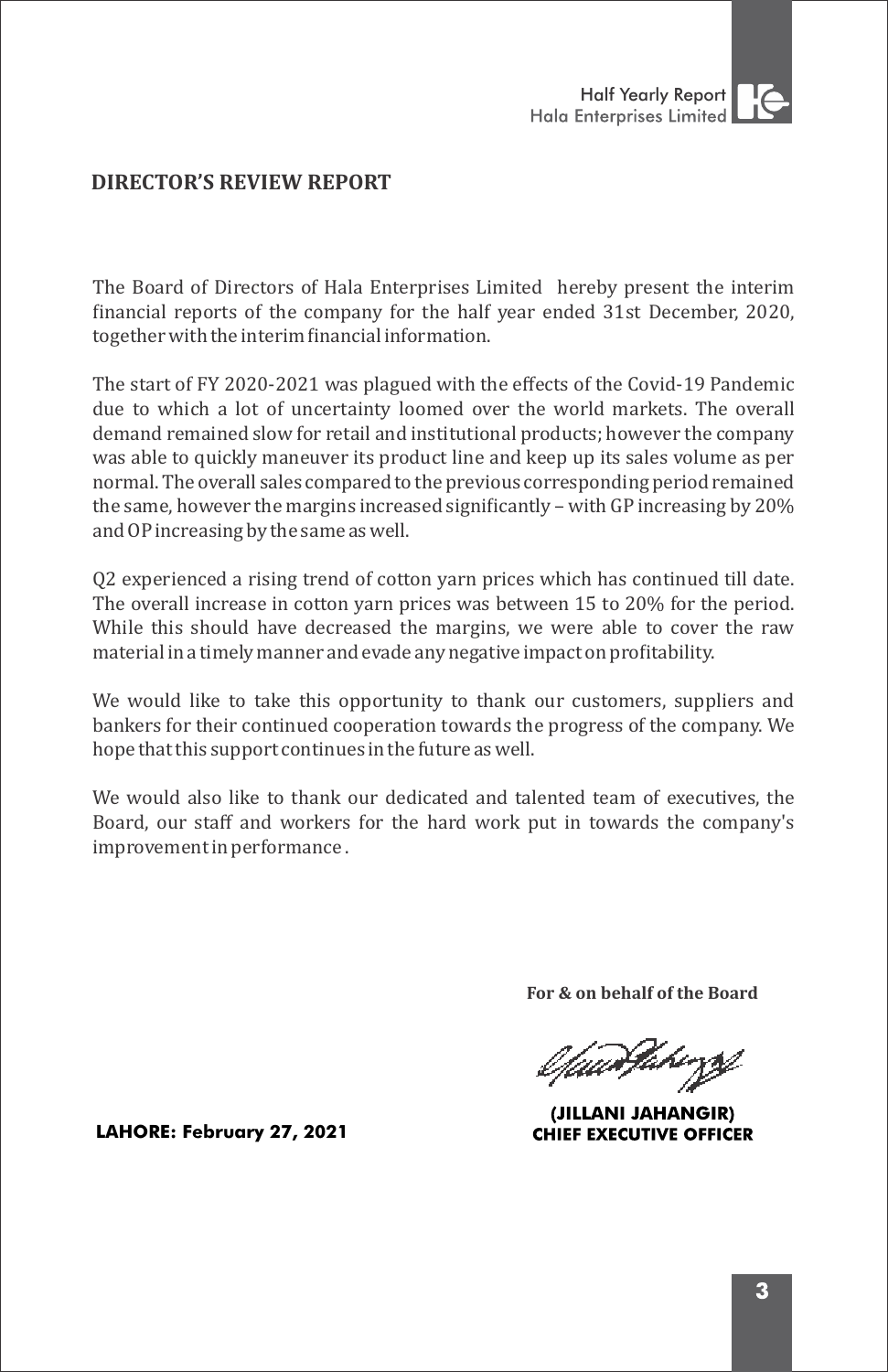

## **INDEPENDENT AUDITOR'S REVIEW REPORT**

To The Members Of Hala Enterprises Limited Report On Reviewof Interim Financial Statements

## **Introduction**

We have reviewed the accompanying condensed interim statement of financial position of Hala Enterprises Limited as at December 31, 2020 and the related condensed interim statement of profit or loss, condensed interim statement of other comprehensive income, condensed interim statement of changes in equity, and condensed interim statement of cash flows, and notes to the financial statements for the six-month period then ended (here-in-after referred to as the "interim inancial statements"). Management is responsible for the preparation and presentation of this interim inancial statements in accordance with accounting and reporting standards as applicable in Pakistan for interim financial reporting. Our responsibility is to express a conclusion on these financial statements based on our review.

The figures of the condensed interim statement of profit or loss, condensed interim statement of comprehensive income for the quarterly ended December 31, 2020 and 2019 have not been reviewed as we are required to review only cumulative figures for the six-month period ended on that date.

## **Scope of Review**

We conducted our review in accordance with International Standard on Review Engagements 2410, "Review of Interim Financial Information Performed by the Independent Auditor of the Entity". A review of interim financial statements consists of making inquiries, primarily of persons responsible for financial and accounting matters, and applying analytical and other review procedures. A review is substantially less in scope than an audit conducted in accordance with International Standards on Auditing and consequently does not enable us to obtain assurance that we would become aware of all significant matters that might be identified in an audit. Accordingly, we do not express an audit opinion.

## **Conclusion**

Based on our review, nothing has come to our attention that causes us to believe that the accompanying interim financial statements are not prepared, in all material respects, in accordance with the accounting and reporting standards as applicable in Pakistan for interim financial reporting.

The engagement partner on the review resulting in this independent auditor's review report is Malik Haroon Ahmad (FCA).

Mine Howarm Shanna Safele &

Malik Haroon Shahid Safder & Co. Chartered Accountants

Place: Lahore Date: February 27, 2021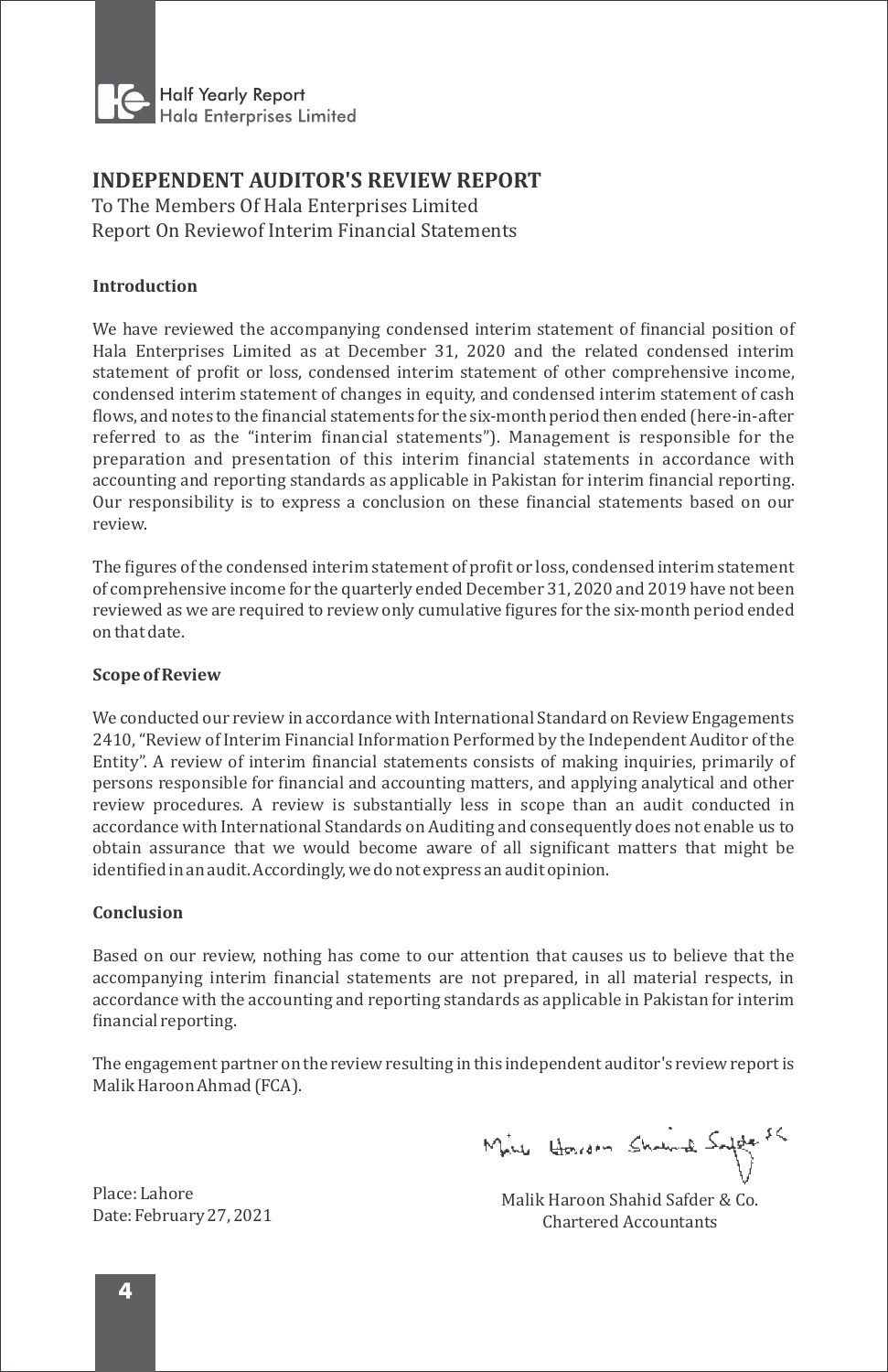# **CONDENSED INTERIM STATEMENT OF FINANCIAL POSITION**

AS AT DECEMBER 31, 2020 (UN-AUDITED)

|                                                                                     | <b>Notes</b> | December 2020            | <b>June 2020</b> |
|-------------------------------------------------------------------------------------|--------------|--------------------------|------------------|
|                                                                                     |              | Un-Audited               | Audited          |
| <b>ASSETS</b>                                                                       |              |                          |                  |
| <b>NON-CURRENT ASSETS</b>                                                           |              |                          |                  |
| Property, plant and equipment                                                       | 5            | 157,274,699              | 150,199,499      |
| Long term investments                                                               |              | 9,900,476                | 8,266,507        |
| Long term deposits                                                                  |              | 5,038,617                | 5,038,617        |
|                                                                                     |              | 172,213,792              | 163,504,623      |
| <b>CURRENT ASSETS</b>                                                               |              |                          |                  |
| Stores and spares                                                                   |              | 7,227,736                | 6,244,850        |
| Stock in trade                                                                      |              | 85,957,719               | 87,484,719       |
| Trade debts                                                                         |              | 49,098,047               | 50,957,977       |
| Advances, deposits, prepayments and other receivables                               |              | 49,052,747               | 42,092,112       |
| Tax refund due from Government                                                      |              | 31,590,874               | 40,900,293       |
| Due from related parties                                                            |              | 11,393,576               | 7,857,226        |
| Cash and bank balances                                                              |              | 10,234,528               | 1,660,578        |
|                                                                                     |              | 244,555,227              | 237,197,755      |
| Non current assets classified as held for sale                                      | 6            | 6,716,112                | 6,716,112        |
|                                                                                     |              | 423,485,131              | 407,418,490      |
| <b>CAPITAL AND LIABILITIES</b>                                                      |              |                          |                  |
| <b>Share Capital and Reserves</b>                                                   |              |                          |                  |
|                                                                                     |              |                          |                  |
| Authorized share capital                                                            |              |                          |                  |
| 16,000,000 ordinary shares of Rs. 10 each                                           |              | 160,000,000              | 160,000,000      |
|                                                                                     |              |                          |                  |
| Issued, subscribed and paid up capital                                              |              | 129,963,040              | 129,963,040      |
| Reserves                                                                            |              | 17,991,129               | 16,357,160       |
| Accumulated loss                                                                    |              | (75, 193, 525)           | (81, 553, 930)   |
| Surplus on revaluation of property, plant and equipment                             | 7            | 110,268,785              | 113,212,127      |
| <b>Non Current Liabilities</b>                                                      |              | 183,029,429              | 177,978,397      |
| Deferred liabilities                                                                |              | 43,254,306               | 43,608,244       |
| Long term borrowing                                                                 |              | 14,090,380               | 7,431,103        |
|                                                                                     |              | 57,344,686               | 51,039,347       |
| <b>Current Liabilities</b>                                                          |              |                          |                  |
| Trade and other payables                                                            |              | 34,489,790               | 37,502,912       |
| Accrued mark up                                                                     |              | 1,419,152                | 759,369          |
| Short term borrowings                                                               |              | 132,240,000              | 123,678,545      |
| Current portion of deferred Government grant                                        |              | 604,039                  | 3,032,841        |
| Current portion of long term loan                                                   |              | 5,387,200                | 3,550,117        |
| Due to related parties                                                              | 8            | 3,145,801                | 2,326,832        |
| Provision for taxation                                                              |              |                          |                  |
|                                                                                     |              | 2,050,034<br>179,336,016 | 3,775,130        |
|                                                                                     |              |                          | 174,625,746      |
| Liabilities directly associated with non-current assets classified as held for sale |              | 3,775,000                | 3,775,000        |
| <b>CONTINGENCIES AND COMMITMENTS</b>                                                | 9            |                          |                  |
|                                                                                     |              | 423,485,131              | 407,418,490      |

**CHIEF EXECUTIVE OFFICER**

Hodal Muny

**CHIEF FINANCIAL DIRECTOR OFFICER**

Ų.

5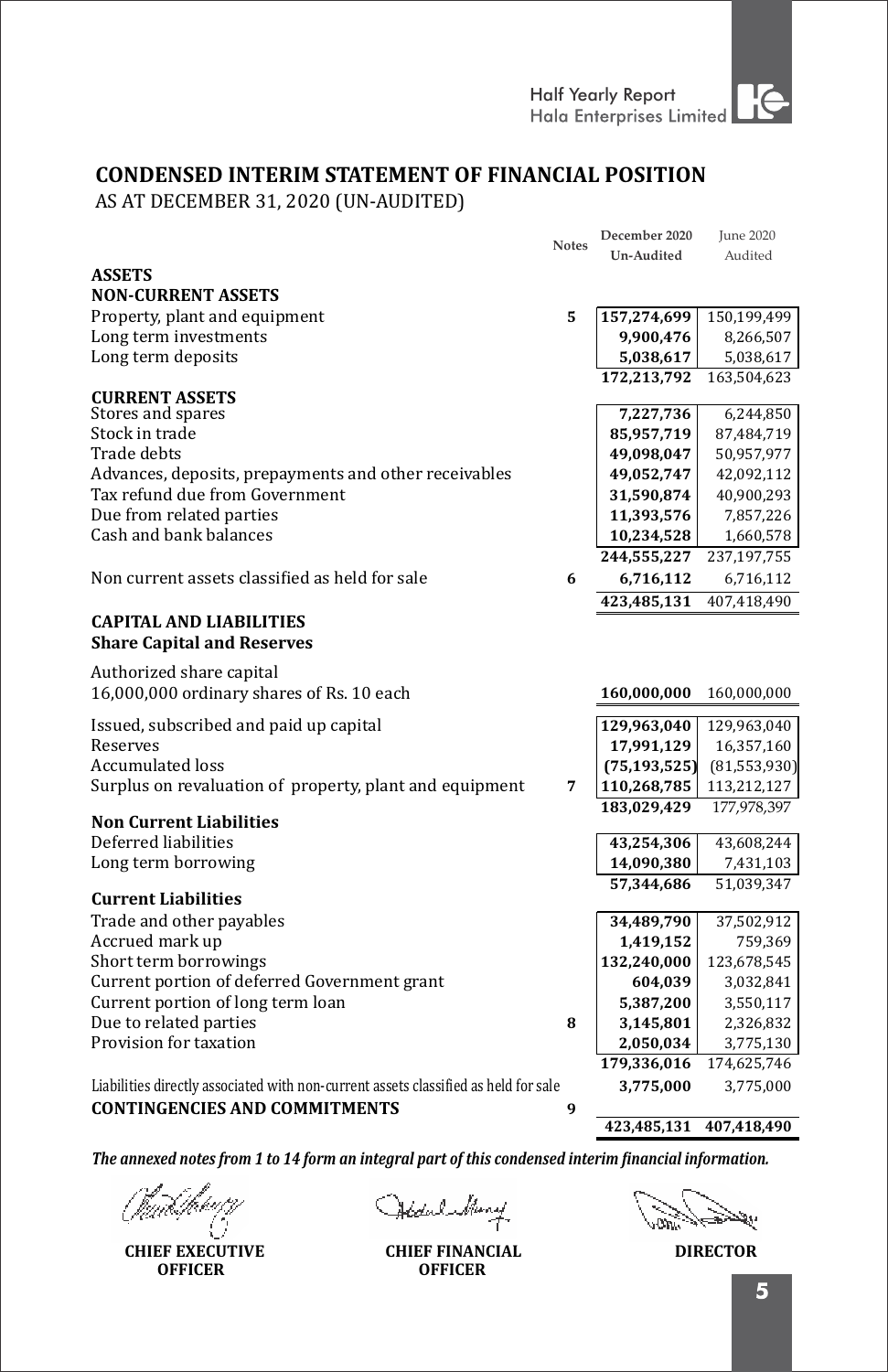

## **CONDENSED INTERIM STATEMENT OF PROFIT OR LOSS (UN-AUDITED)** FOR THE HALF YEAR ENDED DECEMBER 31, 2020

| <b>Notes</b>                                     | <b>Half Year Ended</b> | Half Year Ended | <b>Quarter Ended</b> | Quarter Ended |
|--------------------------------------------------|------------------------|-----------------|----------------------|---------------|
|                                                  | Dec 31, 2020           | Dec 31, 2019    | Dec 31, 2020         | Dec 31, 2019  |
|                                                  |                        |                 |                      |               |
|                                                  |                        |                 |                      |               |
| 10<br>Revenue                                    | 192,961,908            | 191,622,478     | 91,475,840           | 81,469,656    |
| Cost of sales                                    | (150, 727, 399)        | (155, 856, 844) | (69,009,734)         | (67,004,384)  |
| <b>Gross profit</b>                              | 42,234,509             | 35,765,634      | 22,466,106           | 14,465,272    |
|                                                  |                        |                 |                      |               |
| Selling and distribution costs                   | (18,906,099)           | (13, 158, 957)  | (8,690,265)          | (3,997,210)   |
| Administrative expenses                          | (12, 579, 998)         | (13, 482, 826)  | (6,648,029)          | (6,678,525)   |
| Other operating expenses                         | (629, 366)             | (662, 914)      | (372, 361)           | (399, 265)    |
|                                                  | (32, 115, 463)         | (27, 304, 697)  | (15,710,655)         | (11,075,000)  |
| Operating profit                                 | 10,119,046             | 8,460,937       | 6,755,451            | 3,390,272     |
| Finance cost                                     | (5,392,723)            | (5,294,201)     | (2, 185, 860)        | (2,246,223)   |
| Other income                                     | 1,414,269              | 1,094,552       | (997, 165)           | 958,354       |
| Profit before taxation                           | 6,140,592              | 4,261,288       | 3,572,426            | 2,102,403     |
| Taxation                                         | (2,050,034)            | (2, 180, 317)   | (1,081,142)          | (1,095,595)   |
| Profit before disposal of "Assets Held for sale" | 4,090,558              | 2,080,971       | 2,491,284            | 1,006,808     |
| Gain on disposal of land held for sale           |                        | 8,500,625       |                      | 8,500,625     |
| Net Profit                                       | 4,090,558              | 10,581,596      | 2,491,284            | 9,507,433     |
| Earning per share - Basic                        | 0.31                   | 0.81            | 0.19                 | 0.73          |
| Earning per share - Diluted                      | 0.31                   | 0.81            | 0.19                 | 0.73          |

Vmš./kru

**CHIEF EXECUTIVE OFFICER**

Addul Muny

**CHIEF FINANCIAL DIRECTOR OFFICER**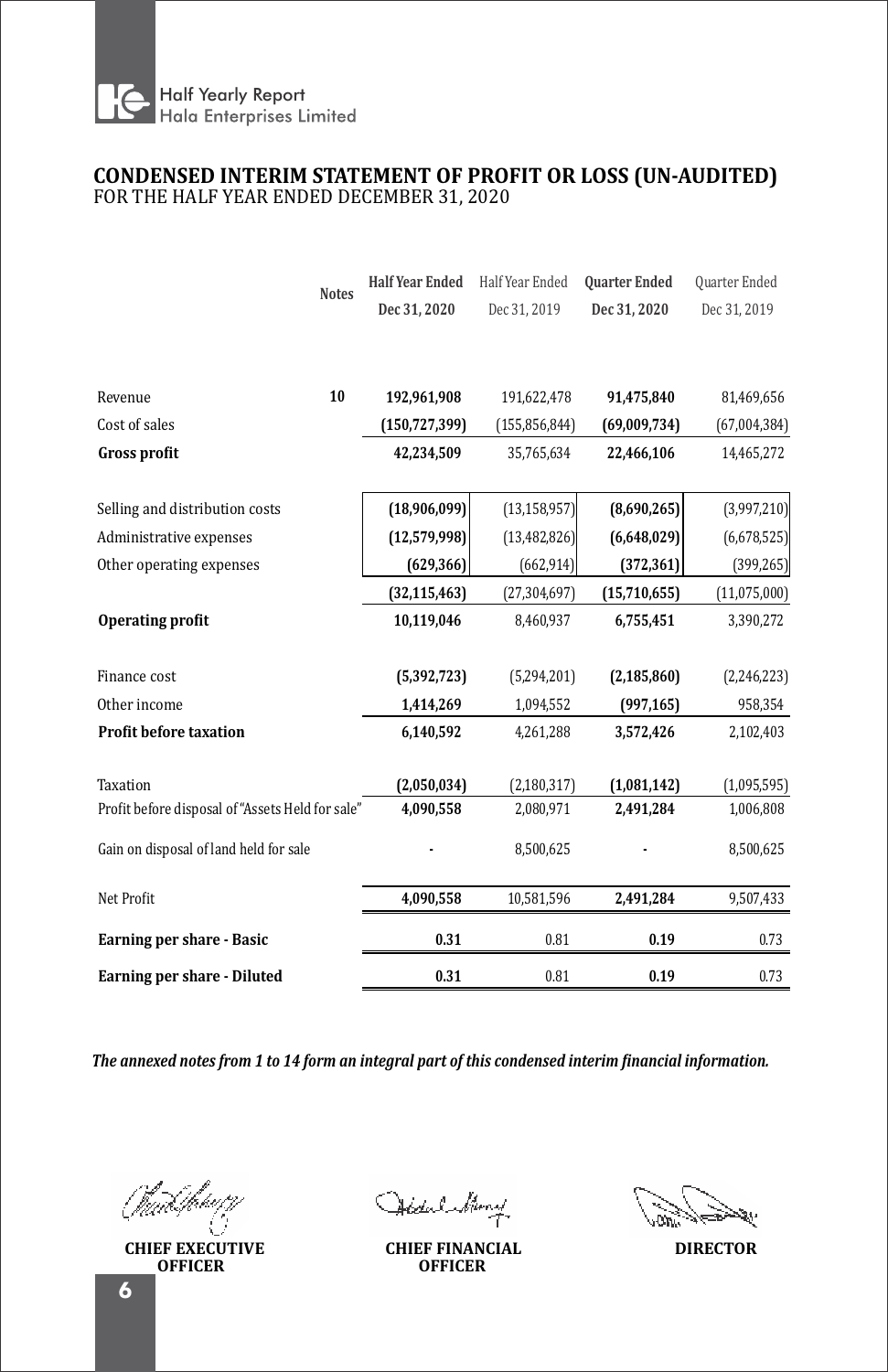Half Yearly Report

# **CONDENSED INTERIM STATEMENT OF COMPREHENSIVE INCOME**

FOR THE HALF YEAR ENDED DECEMBER 31, 2020 (UN-AUDITED)

|                                                                                                          | <b>Half Year Ended</b> |             | <b>Quarter Ended</b>                                |            |
|----------------------------------------------------------------------------------------------------------|------------------------|-------------|-----------------------------------------------------|------------|
|                                                                                                          |                        |             | Dec 31, 2020 Dec 31, 2019 Dec 31, 2020 Dec 31, 2019 |            |
| Net profit after taxation for the period                                                                 | 4.090.558              | 10.581.596  | 2.491.284                                           | 9,507,433  |
| Other comprehensive income / (loss)                                                                      |                        |             |                                                     |            |
| Items that will not be reclassified to profit and loss                                                   |                        |             |                                                     |            |
| Unrecognized acturial gain due to experience adjustment on<br>remeasurement of staff retirement benefits |                        |             |                                                     |            |
| Items that may be reclassified subsequently to profit and loss                                           |                        |             |                                                     |            |
| Loss on re-measurement of investment designated as FVOCI                                                 | 1,633,969              | (1,465,582) | (639,763)                                           | (958, 345) |
| Total comprehensive income for the period                                                                | 5,724,527              | 9,116,014   | 1,851,521                                           | 8,549,088  |

**CHIEF EXECUTIVE OFFICER**

Hodel Muny

**CHIEF FINANCIAL DIRECTOR OFFICER**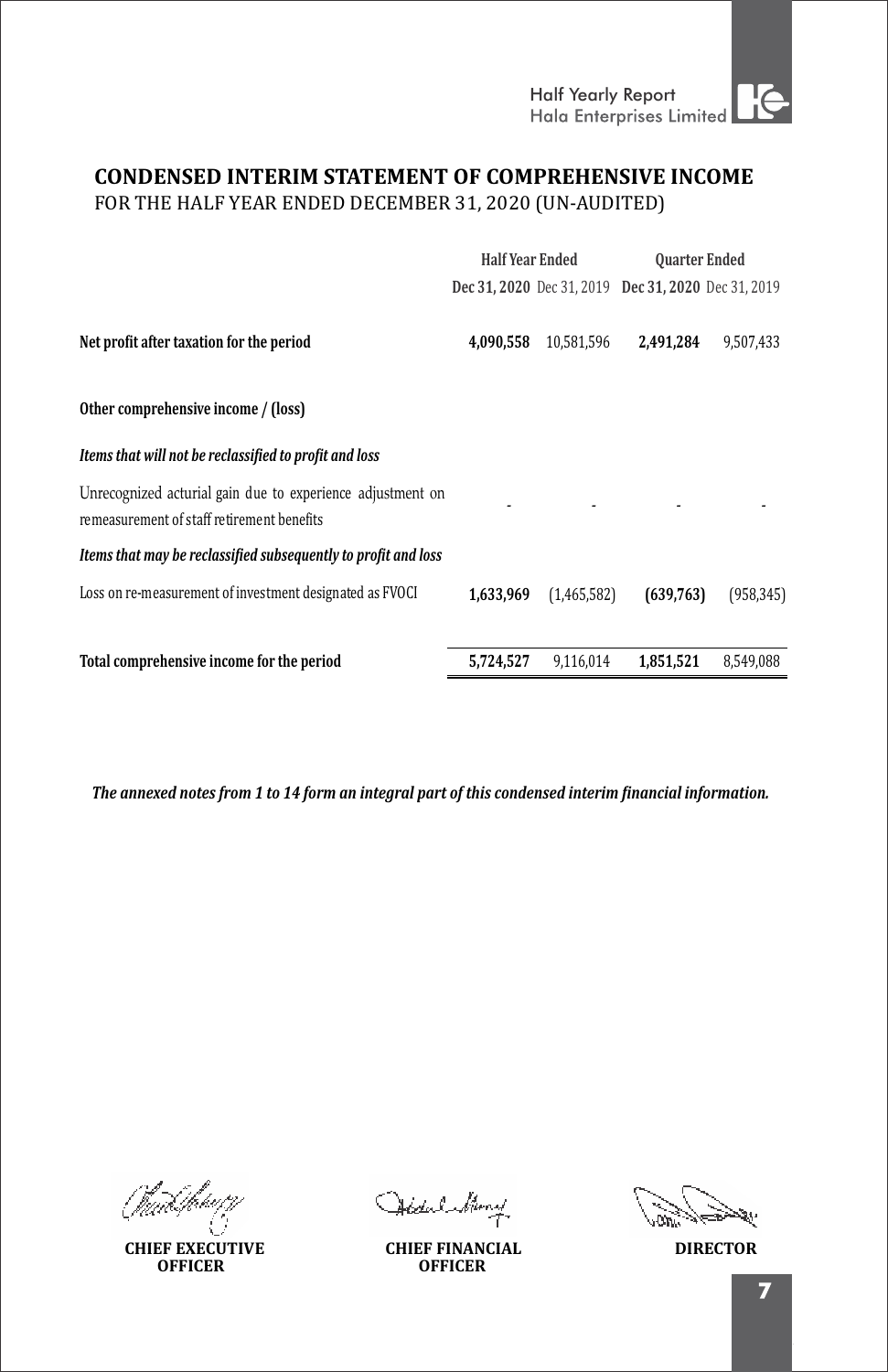

# **CONDENSED INTERIM STATEMENT OF CASH FLOWS**

For The Half Year Ended December 31, 2020 (UN-AUDITED)

| <b>CASH FLOW FROM OPERATING ACTIVITIES</b><br>Profit before taxation<br>6,140,592<br>12,761,913<br>Adjustments for:<br>Depreciation<br>3,045,708<br>3,510,423<br>Provision for gratuity<br>2,370,979<br>2,726,296<br>WWF expense<br>162,309<br><b>WPPF</b> Expense<br>317,057<br>Grant income<br>(417,988)<br>Dividend income<br>(176, 701)<br>Exchange (gain)/loss<br>512,914<br>Gain on disposal of property, plant and equipment<br>(151,799)<br>(8,855,678)<br>Finance cost<br>5,392,723<br>5,294,201<br>11,183,704<br>2,546,740<br>Operating profit before working capital changes<br>17,324,296<br>15,308,653<br>(Increase) / decrease in current assets<br>Stores and spares<br>(982, 886)<br>(2,307,025)<br>Stock in trade<br>1,527,000<br>(2,036,560)<br>Trade debtors<br>1,859,930<br>11,919,728<br>Advances, deposits, prepayments and other receivables<br>(6,960,635)<br>(5, 173, 610)<br>Sales tax refundable<br>7,603,503<br>(18,508,996)<br>Due from associated undertakings<br>(3,536,350)<br>(487, 986)<br>(Decrease)/ increase in current liabilities<br>Trade and other payables<br>(3,492,488)<br>9,489,930<br>Due to directors and associated undertakings<br>818,969<br>2,079,977<br>(3, 162, 957)<br>(5,024,542)<br>Cash generated from operations<br>14,161,339<br>10,284,111<br>Income tax paid<br>(2,069,214)<br>(2,211,694)<br>Finance cost paid<br>(4,732,940)<br>(5,239,027)<br>Gratuity paid<br>(4,735,731)<br>(1,499,350)<br>(11,537,885)<br>(8,950,071)<br>Net cash generated from operating activities<br>2,623,454<br>1,334,040<br><b>CASH FLOW FROM INVESTING ACTIVITIES</b><br>Sale proceed from property, plant and equipment<br>2,500,000<br>2,700,000<br>Capital expenditure on property, plant and equipment<br>(13,607,319)<br>(452, 833)<br>Advance against asset held for sale<br>(20,000,000)<br>Proceeds from disposal of asset held for sale<br>29,605,625<br>Dividend received<br>176,701<br>Net cash generated from investing activities<br>(11, 107, 319)<br>12,029,493<br><b>CASH FLOW FROM FINANCING ACTIVITIES</b><br>Receipt/(Payment) of long term borrowings<br>8,496,360<br>Receipt/(Payment) of short term borrowings<br>8,561,455<br>(12,320,592)<br>Net cash used in financing activities<br>17,057,815<br>(12, 320, 592)<br>Effect of exchange gain/(loss) on cash & cash equivalents<br>(512, 914)<br>Net increase in cash and cash equivalents<br>8,573,950<br>530,027<br>Cash and cash equivalents at the beginning of year<br>1,660,578<br>2,714,596<br>Cash and cash equivalents at the end of year<br>10,234,528<br>3,244,623 | Half year ended<br><b>December 31,2020</b> | Half year ended<br>December 31,2019 |
|--------------------------------------------------------------------------------------------------------------------------------------------------------------------------------------------------------------------------------------------------------------------------------------------------------------------------------------------------------------------------------------------------------------------------------------------------------------------------------------------------------------------------------------------------------------------------------------------------------------------------------------------------------------------------------------------------------------------------------------------------------------------------------------------------------------------------------------------------------------------------------------------------------------------------------------------------------------------------------------------------------------------------------------------------------------------------------------------------------------------------------------------------------------------------------------------------------------------------------------------------------------------------------------------------------------------------------------------------------------------------------------------------------------------------------------------------------------------------------------------------------------------------------------------------------------------------------------------------------------------------------------------------------------------------------------------------------------------------------------------------------------------------------------------------------------------------------------------------------------------------------------------------------------------------------------------------------------------------------------------------------------------------------------------------------------------------------------------------------------------------------------------------------------------------------------------------------------------------------------------------------------------------------------------------------------------------------------------------------------------------------------------------------------------------------------------------------------------------------------------------------------------------------------------------------------------------------------------------|--------------------------------------------|-------------------------------------|
|                                                                                                                                                                                                                                                                                                                                                                                                                                                                                                                                                                                                                                                                                                                                                                                                                                                                                                                                                                                                                                                                                                                                                                                                                                                                                                                                                                                                                                                                                                                                                                                                                                                                                                                                                                                                                                                                                                                                                                                                                                                                                                                                                                                                                                                                                                                                                                                                                                                                                                                                                                                                  |                                            |                                     |
|                                                                                                                                                                                                                                                                                                                                                                                                                                                                                                                                                                                                                                                                                                                                                                                                                                                                                                                                                                                                                                                                                                                                                                                                                                                                                                                                                                                                                                                                                                                                                                                                                                                                                                                                                                                                                                                                                                                                                                                                                                                                                                                                                                                                                                                                                                                                                                                                                                                                                                                                                                                                  |                                            |                                     |
|                                                                                                                                                                                                                                                                                                                                                                                                                                                                                                                                                                                                                                                                                                                                                                                                                                                                                                                                                                                                                                                                                                                                                                                                                                                                                                                                                                                                                                                                                                                                                                                                                                                                                                                                                                                                                                                                                                                                                                                                                                                                                                                                                                                                                                                                                                                                                                                                                                                                                                                                                                                                  |                                            |                                     |
|                                                                                                                                                                                                                                                                                                                                                                                                                                                                                                                                                                                                                                                                                                                                                                                                                                                                                                                                                                                                                                                                                                                                                                                                                                                                                                                                                                                                                                                                                                                                                                                                                                                                                                                                                                                                                                                                                                                                                                                                                                                                                                                                                                                                                                                                                                                                                                                                                                                                                                                                                                                                  |                                            |                                     |
|                                                                                                                                                                                                                                                                                                                                                                                                                                                                                                                                                                                                                                                                                                                                                                                                                                                                                                                                                                                                                                                                                                                                                                                                                                                                                                                                                                                                                                                                                                                                                                                                                                                                                                                                                                                                                                                                                                                                                                                                                                                                                                                                                                                                                                                                                                                                                                                                                                                                                                                                                                                                  |                                            |                                     |
|                                                                                                                                                                                                                                                                                                                                                                                                                                                                                                                                                                                                                                                                                                                                                                                                                                                                                                                                                                                                                                                                                                                                                                                                                                                                                                                                                                                                                                                                                                                                                                                                                                                                                                                                                                                                                                                                                                                                                                                                                                                                                                                                                                                                                                                                                                                                                                                                                                                                                                                                                                                                  |                                            |                                     |
|                                                                                                                                                                                                                                                                                                                                                                                                                                                                                                                                                                                                                                                                                                                                                                                                                                                                                                                                                                                                                                                                                                                                                                                                                                                                                                                                                                                                                                                                                                                                                                                                                                                                                                                                                                                                                                                                                                                                                                                                                                                                                                                                                                                                                                                                                                                                                                                                                                                                                                                                                                                                  |                                            |                                     |
|                                                                                                                                                                                                                                                                                                                                                                                                                                                                                                                                                                                                                                                                                                                                                                                                                                                                                                                                                                                                                                                                                                                                                                                                                                                                                                                                                                                                                                                                                                                                                                                                                                                                                                                                                                                                                                                                                                                                                                                                                                                                                                                                                                                                                                                                                                                                                                                                                                                                                                                                                                                                  |                                            |                                     |
|                                                                                                                                                                                                                                                                                                                                                                                                                                                                                                                                                                                                                                                                                                                                                                                                                                                                                                                                                                                                                                                                                                                                                                                                                                                                                                                                                                                                                                                                                                                                                                                                                                                                                                                                                                                                                                                                                                                                                                                                                                                                                                                                                                                                                                                                                                                                                                                                                                                                                                                                                                                                  |                                            |                                     |
|                                                                                                                                                                                                                                                                                                                                                                                                                                                                                                                                                                                                                                                                                                                                                                                                                                                                                                                                                                                                                                                                                                                                                                                                                                                                                                                                                                                                                                                                                                                                                                                                                                                                                                                                                                                                                                                                                                                                                                                                                                                                                                                                                                                                                                                                                                                                                                                                                                                                                                                                                                                                  |                                            |                                     |
|                                                                                                                                                                                                                                                                                                                                                                                                                                                                                                                                                                                                                                                                                                                                                                                                                                                                                                                                                                                                                                                                                                                                                                                                                                                                                                                                                                                                                                                                                                                                                                                                                                                                                                                                                                                                                                                                                                                                                                                                                                                                                                                                                                                                                                                                                                                                                                                                                                                                                                                                                                                                  |                                            |                                     |
|                                                                                                                                                                                                                                                                                                                                                                                                                                                                                                                                                                                                                                                                                                                                                                                                                                                                                                                                                                                                                                                                                                                                                                                                                                                                                                                                                                                                                                                                                                                                                                                                                                                                                                                                                                                                                                                                                                                                                                                                                                                                                                                                                                                                                                                                                                                                                                                                                                                                                                                                                                                                  |                                            |                                     |
|                                                                                                                                                                                                                                                                                                                                                                                                                                                                                                                                                                                                                                                                                                                                                                                                                                                                                                                                                                                                                                                                                                                                                                                                                                                                                                                                                                                                                                                                                                                                                                                                                                                                                                                                                                                                                                                                                                                                                                                                                                                                                                                                                                                                                                                                                                                                                                                                                                                                                                                                                                                                  |                                            |                                     |
|                                                                                                                                                                                                                                                                                                                                                                                                                                                                                                                                                                                                                                                                                                                                                                                                                                                                                                                                                                                                                                                                                                                                                                                                                                                                                                                                                                                                                                                                                                                                                                                                                                                                                                                                                                                                                                                                                                                                                                                                                                                                                                                                                                                                                                                                                                                                                                                                                                                                                                                                                                                                  |                                            |                                     |
|                                                                                                                                                                                                                                                                                                                                                                                                                                                                                                                                                                                                                                                                                                                                                                                                                                                                                                                                                                                                                                                                                                                                                                                                                                                                                                                                                                                                                                                                                                                                                                                                                                                                                                                                                                                                                                                                                                                                                                                                                                                                                                                                                                                                                                                                                                                                                                                                                                                                                                                                                                                                  |                                            |                                     |
|                                                                                                                                                                                                                                                                                                                                                                                                                                                                                                                                                                                                                                                                                                                                                                                                                                                                                                                                                                                                                                                                                                                                                                                                                                                                                                                                                                                                                                                                                                                                                                                                                                                                                                                                                                                                                                                                                                                                                                                                                                                                                                                                                                                                                                                                                                                                                                                                                                                                                                                                                                                                  |                                            |                                     |
|                                                                                                                                                                                                                                                                                                                                                                                                                                                                                                                                                                                                                                                                                                                                                                                                                                                                                                                                                                                                                                                                                                                                                                                                                                                                                                                                                                                                                                                                                                                                                                                                                                                                                                                                                                                                                                                                                                                                                                                                                                                                                                                                                                                                                                                                                                                                                                                                                                                                                                                                                                                                  |                                            |                                     |
|                                                                                                                                                                                                                                                                                                                                                                                                                                                                                                                                                                                                                                                                                                                                                                                                                                                                                                                                                                                                                                                                                                                                                                                                                                                                                                                                                                                                                                                                                                                                                                                                                                                                                                                                                                                                                                                                                                                                                                                                                                                                                                                                                                                                                                                                                                                                                                                                                                                                                                                                                                                                  |                                            |                                     |
|                                                                                                                                                                                                                                                                                                                                                                                                                                                                                                                                                                                                                                                                                                                                                                                                                                                                                                                                                                                                                                                                                                                                                                                                                                                                                                                                                                                                                                                                                                                                                                                                                                                                                                                                                                                                                                                                                                                                                                                                                                                                                                                                                                                                                                                                                                                                                                                                                                                                                                                                                                                                  |                                            |                                     |
|                                                                                                                                                                                                                                                                                                                                                                                                                                                                                                                                                                                                                                                                                                                                                                                                                                                                                                                                                                                                                                                                                                                                                                                                                                                                                                                                                                                                                                                                                                                                                                                                                                                                                                                                                                                                                                                                                                                                                                                                                                                                                                                                                                                                                                                                                                                                                                                                                                                                                                                                                                                                  |                                            |                                     |
|                                                                                                                                                                                                                                                                                                                                                                                                                                                                                                                                                                                                                                                                                                                                                                                                                                                                                                                                                                                                                                                                                                                                                                                                                                                                                                                                                                                                                                                                                                                                                                                                                                                                                                                                                                                                                                                                                                                                                                                                                                                                                                                                                                                                                                                                                                                                                                                                                                                                                                                                                                                                  |                                            |                                     |
|                                                                                                                                                                                                                                                                                                                                                                                                                                                                                                                                                                                                                                                                                                                                                                                                                                                                                                                                                                                                                                                                                                                                                                                                                                                                                                                                                                                                                                                                                                                                                                                                                                                                                                                                                                                                                                                                                                                                                                                                                                                                                                                                                                                                                                                                                                                                                                                                                                                                                                                                                                                                  |                                            |                                     |
|                                                                                                                                                                                                                                                                                                                                                                                                                                                                                                                                                                                                                                                                                                                                                                                                                                                                                                                                                                                                                                                                                                                                                                                                                                                                                                                                                                                                                                                                                                                                                                                                                                                                                                                                                                                                                                                                                                                                                                                                                                                                                                                                                                                                                                                                                                                                                                                                                                                                                                                                                                                                  |                                            |                                     |
|                                                                                                                                                                                                                                                                                                                                                                                                                                                                                                                                                                                                                                                                                                                                                                                                                                                                                                                                                                                                                                                                                                                                                                                                                                                                                                                                                                                                                                                                                                                                                                                                                                                                                                                                                                                                                                                                                                                                                                                                                                                                                                                                                                                                                                                                                                                                                                                                                                                                                                                                                                                                  |                                            |                                     |
|                                                                                                                                                                                                                                                                                                                                                                                                                                                                                                                                                                                                                                                                                                                                                                                                                                                                                                                                                                                                                                                                                                                                                                                                                                                                                                                                                                                                                                                                                                                                                                                                                                                                                                                                                                                                                                                                                                                                                                                                                                                                                                                                                                                                                                                                                                                                                                                                                                                                                                                                                                                                  |                                            |                                     |
|                                                                                                                                                                                                                                                                                                                                                                                                                                                                                                                                                                                                                                                                                                                                                                                                                                                                                                                                                                                                                                                                                                                                                                                                                                                                                                                                                                                                                                                                                                                                                                                                                                                                                                                                                                                                                                                                                                                                                                                                                                                                                                                                                                                                                                                                                                                                                                                                                                                                                                                                                                                                  |                                            |                                     |
|                                                                                                                                                                                                                                                                                                                                                                                                                                                                                                                                                                                                                                                                                                                                                                                                                                                                                                                                                                                                                                                                                                                                                                                                                                                                                                                                                                                                                                                                                                                                                                                                                                                                                                                                                                                                                                                                                                                                                                                                                                                                                                                                                                                                                                                                                                                                                                                                                                                                                                                                                                                                  |                                            |                                     |
|                                                                                                                                                                                                                                                                                                                                                                                                                                                                                                                                                                                                                                                                                                                                                                                                                                                                                                                                                                                                                                                                                                                                                                                                                                                                                                                                                                                                                                                                                                                                                                                                                                                                                                                                                                                                                                                                                                                                                                                                                                                                                                                                                                                                                                                                                                                                                                                                                                                                                                                                                                                                  |                                            |                                     |
|                                                                                                                                                                                                                                                                                                                                                                                                                                                                                                                                                                                                                                                                                                                                                                                                                                                                                                                                                                                                                                                                                                                                                                                                                                                                                                                                                                                                                                                                                                                                                                                                                                                                                                                                                                                                                                                                                                                                                                                                                                                                                                                                                                                                                                                                                                                                                                                                                                                                                                                                                                                                  |                                            |                                     |
|                                                                                                                                                                                                                                                                                                                                                                                                                                                                                                                                                                                                                                                                                                                                                                                                                                                                                                                                                                                                                                                                                                                                                                                                                                                                                                                                                                                                                                                                                                                                                                                                                                                                                                                                                                                                                                                                                                                                                                                                                                                                                                                                                                                                                                                                                                                                                                                                                                                                                                                                                                                                  |                                            |                                     |
|                                                                                                                                                                                                                                                                                                                                                                                                                                                                                                                                                                                                                                                                                                                                                                                                                                                                                                                                                                                                                                                                                                                                                                                                                                                                                                                                                                                                                                                                                                                                                                                                                                                                                                                                                                                                                                                                                                                                                                                                                                                                                                                                                                                                                                                                                                                                                                                                                                                                                                                                                                                                  |                                            |                                     |
|                                                                                                                                                                                                                                                                                                                                                                                                                                                                                                                                                                                                                                                                                                                                                                                                                                                                                                                                                                                                                                                                                                                                                                                                                                                                                                                                                                                                                                                                                                                                                                                                                                                                                                                                                                                                                                                                                                                                                                                                                                                                                                                                                                                                                                                                                                                                                                                                                                                                                                                                                                                                  |                                            |                                     |
|                                                                                                                                                                                                                                                                                                                                                                                                                                                                                                                                                                                                                                                                                                                                                                                                                                                                                                                                                                                                                                                                                                                                                                                                                                                                                                                                                                                                                                                                                                                                                                                                                                                                                                                                                                                                                                                                                                                                                                                                                                                                                                                                                                                                                                                                                                                                                                                                                                                                                                                                                                                                  |                                            |                                     |
|                                                                                                                                                                                                                                                                                                                                                                                                                                                                                                                                                                                                                                                                                                                                                                                                                                                                                                                                                                                                                                                                                                                                                                                                                                                                                                                                                                                                                                                                                                                                                                                                                                                                                                                                                                                                                                                                                                                                                                                                                                                                                                                                                                                                                                                                                                                                                                                                                                                                                                                                                                                                  |                                            |                                     |
|                                                                                                                                                                                                                                                                                                                                                                                                                                                                                                                                                                                                                                                                                                                                                                                                                                                                                                                                                                                                                                                                                                                                                                                                                                                                                                                                                                                                                                                                                                                                                                                                                                                                                                                                                                                                                                                                                                                                                                                                                                                                                                                                                                                                                                                                                                                                                                                                                                                                                                                                                                                                  |                                            |                                     |
|                                                                                                                                                                                                                                                                                                                                                                                                                                                                                                                                                                                                                                                                                                                                                                                                                                                                                                                                                                                                                                                                                                                                                                                                                                                                                                                                                                                                                                                                                                                                                                                                                                                                                                                                                                                                                                                                                                                                                                                                                                                                                                                                                                                                                                                                                                                                                                                                                                                                                                                                                                                                  |                                            |                                     |
|                                                                                                                                                                                                                                                                                                                                                                                                                                                                                                                                                                                                                                                                                                                                                                                                                                                                                                                                                                                                                                                                                                                                                                                                                                                                                                                                                                                                                                                                                                                                                                                                                                                                                                                                                                                                                                                                                                                                                                                                                                                                                                                                                                                                                                                                                                                                                                                                                                                                                                                                                                                                  |                                            |                                     |
|                                                                                                                                                                                                                                                                                                                                                                                                                                                                                                                                                                                                                                                                                                                                                                                                                                                                                                                                                                                                                                                                                                                                                                                                                                                                                                                                                                                                                                                                                                                                                                                                                                                                                                                                                                                                                                                                                                                                                                                                                                                                                                                                                                                                                                                                                                                                                                                                                                                                                                                                                                                                  |                                            |                                     |
|                                                                                                                                                                                                                                                                                                                                                                                                                                                                                                                                                                                                                                                                                                                                                                                                                                                                                                                                                                                                                                                                                                                                                                                                                                                                                                                                                                                                                                                                                                                                                                                                                                                                                                                                                                                                                                                                                                                                                                                                                                                                                                                                                                                                                                                                                                                                                                                                                                                                                                                                                                                                  |                                            |                                     |

**CHIEF EXECUTIVE OFFICER**

Hodel Muny

ķ.

**CHIEF FINANCIAL DIRECTOR OFFICER**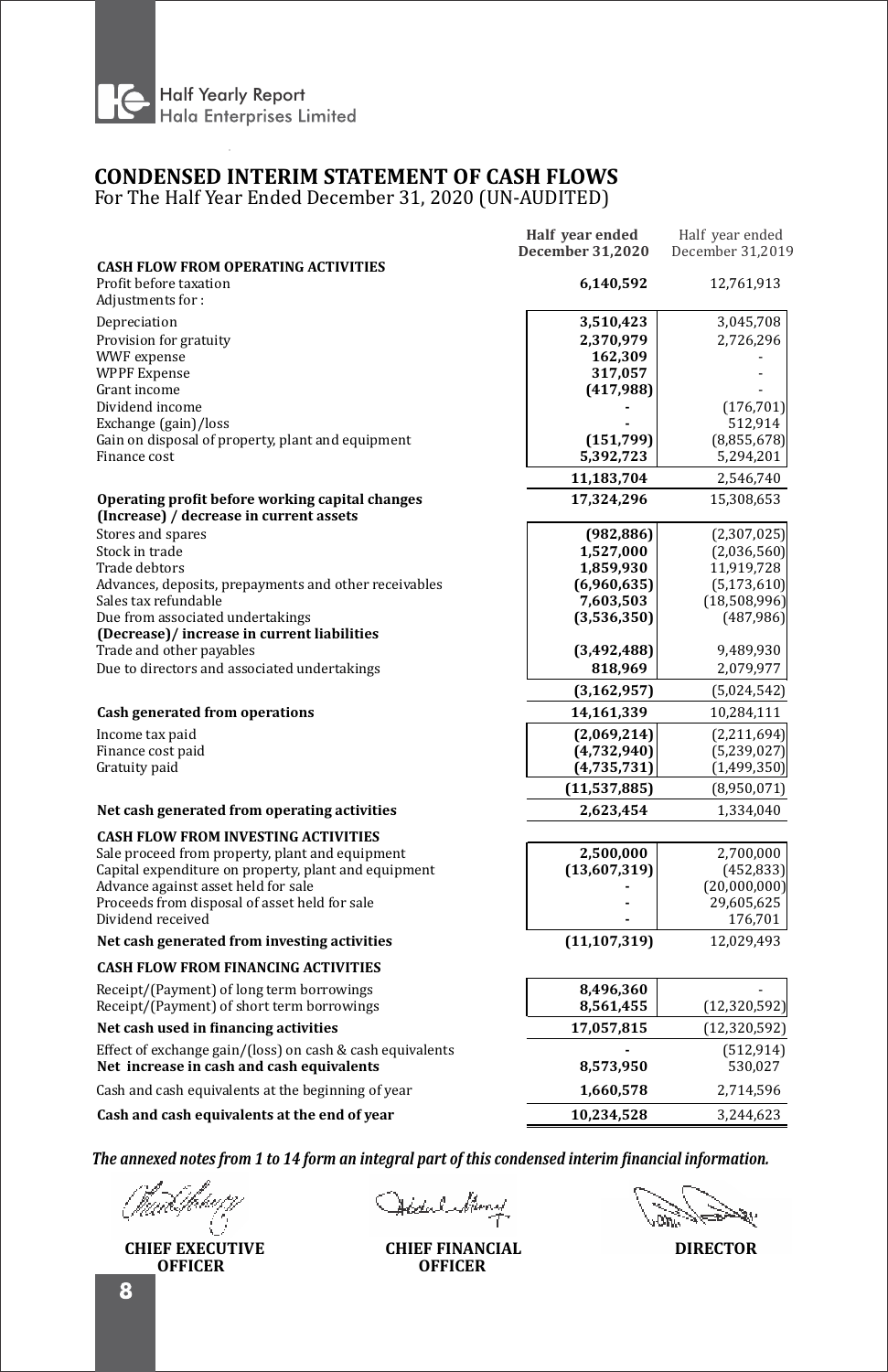## **CONDENSED INTERIM STATEMENT OF CHANGES IN EQUITY** FOR THE HALF YEAR ENDED DECEMBER 31, 2020 (UN-AUDITED)

|                                                                                                                                               |                      | Reserves           |                                                                           |                    |             |                          |                                                                     |             |
|-----------------------------------------------------------------------------------------------------------------------------------------------|----------------------|--------------------|---------------------------------------------------------------------------|--------------------|-------------|--------------------------|---------------------------------------------------------------------|-------------|
| <b>Particulars</b>                                                                                                                            | <b>Share Capital</b> | Capital<br>Reserve | <b>Fair Value</b><br>Reserve of<br>Financial<br>Assets at<br><b>FVOCI</b> | Revenue<br>Reserve | Total       | <b>Accumulated Loss</b>  | Surplus on<br>Revaluation<br>of Property,<br>Plant and<br>Equipment | Total       |
|                                                                                                                                               |                      |                    |                                                                           |                    |             |                          |                                                                     |             |
| Balance as at July 1, 2019 (Audited)                                                                                                          | 129,963,040          | 2,274,287          | 10,310,867                                                                | 7,000,000          | 19,585,154  | (116, 521, 022)          | 135,517,101                                                         | 168,544,273 |
| Net profit for the half year ended December 31, 2019                                                                                          |                      |                    |                                                                           |                    |             | 10,581,596               |                                                                     | 10,581,596  |
| Other comprehensive (loss) for the half year ended December 31,<br>2019                                                                       |                      |                    | (1,465,582)                                                               |                    | (1,465,582) |                          |                                                                     | (1,465,582) |
| Transfer from surplus on revaluation of property, plant and<br>equipment in respect of incremental depreciation charged in<br>current period. |                      |                    |                                                                           |                    |             | 1,282,487                | (1, 282, 487)                                                       |             |
| Transferred to due from related parties                                                                                                       |                      |                    |                                                                           |                    |             |                          |                                                                     |             |
| Issuance of shares during the period                                                                                                          |                      |                    |                                                                           |                    |             | 19,740,000               | (19,740,000)                                                        |             |
| Balance as at December 31, 2019 (Audited)                                                                                                     | 129.963.040          | 2,274,287          | 8,845,285                                                                 | 7,000,000          | 18,119,572  |                          | (84,916,939) 114,494,614                                            | 177,660,287 |
| Balance as at July 1, 2020 (Un-audited)                                                                                                       | 129,963,040          | 2,274,287          | 7,082,873                                                                 | 7,000,000          | 16,357,160  | (81,553,930) 113,212,127 |                                                                     | 177,978,397 |
| Net profit for the half year ended December 31, 2020                                                                                          |                      |                    |                                                                           |                    |             | 4.090.558                |                                                                     | 4,090,558   |
| Other comprehensive (loss) for the half year ended December 31,<br>2020                                                                       |                      |                    | 1,633,969                                                                 |                    | 1,633,969   |                          |                                                                     | 1,633,969   |
| Transfer from surplus on revaluation of property, plant and<br>equipmentin respect of incremental depreciation charged in current<br>period.  |                      |                    |                                                                           |                    |             | 2,269,847                | (2,269,847)                                                         |             |
| Transfer from surplus on revaluation of property, plant and<br>equipment on disposal of plant and machinery.                                  |                      |                    |                                                                           |                    |             |                          | (673, 495)                                                          | (673, 495)  |
| Balance as at December 31, 2020 (Unaudited)                                                                                                   | 129,963,040          | 2,274,287          | 8,716,842                                                                 | 7,000,000          | 17,991,129  |                          | (75,193,525) 110,268,785                                            | 183,029,429 |

**CHIEF EXECUTIVE OFFICER**

Hodel Muny

**CHIEF FINANCIAL DIRECTOR OFFICER**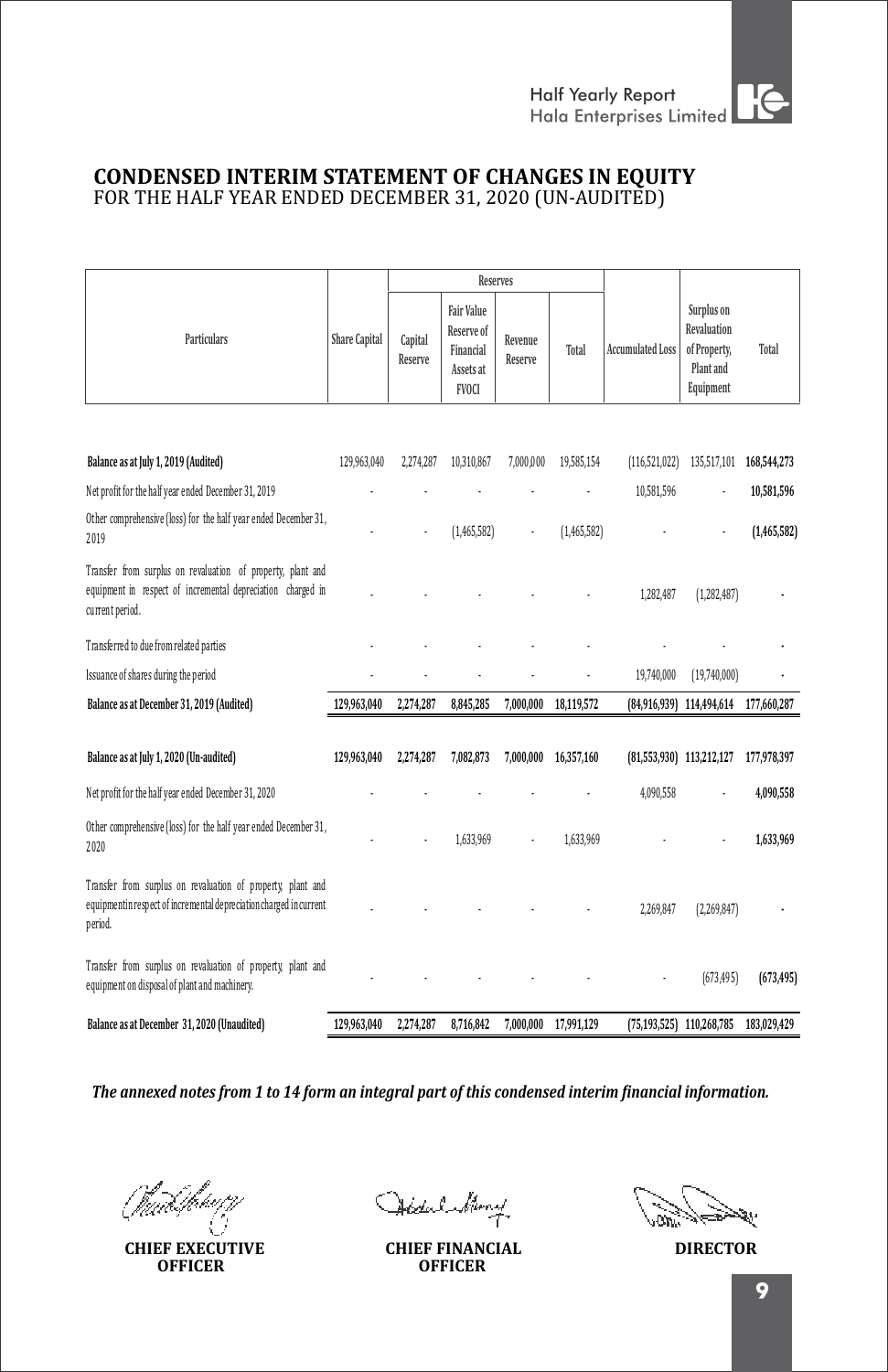

## **SELECTED NOTES TO THE CONDENSED INTERIM FINANCIAL STATEMENTS** FOR THE HALF YEAR ENDED DECEMBER 31, 2020 (UNAUDITED)

### **1 THE COMPANY AND ITS OPERATIONS**

- **-** Hala Enterprises Limited ("the Company") was incorporated as a Private Limited Company and was subsequently converted into a public limited company. The registeredofice of the Companyis located at 17.5KM SheikhupuraRoad, Lahore and its shares are listed on Pakistan Stock Exchange Limited. The Company is primarily engaged in manufacturing and sale of terry towels, kitchen towels and terry cloth.
- **-** Manufacturing facilities are located at 17.5 KM Sheikhupura Road, Lahore and 42 KM Ferozpur Road, Lahore while administration & management office is situated at House No, 120 E1, Gulburg III, Lahore.

#### **2 BASIS OF PREPARATION**

- **-** This condensed interim inancial statements of the Company for the six months period ended December 31, 2020 is unauditedand has been preparedin accordance with the requirementsof the International Accounting Standard - 34: "Interim Financial Reporting" and provisions of and directives issuedunder the CompaniesAct, 2017. In case where the requirements differ, the provisions of or directives issued under the Companies Act, 2017 have been followed.
- **-** This condensed interim financial statements has, however, been subjected to limited scope review by the statutory auditorsof the Company, as requiredby the Codeof CorporateGovernance andis beingsubmittedto the shareholdersas required under Section 237 of the Companies Act, 2017.
- **-** The comparative condensed interim statement of profit or loss and condensed interim statement of comprehensive income and notes, thereto, for the quarters ended December 31, 2020 and 2019 are also included in this condensed interim financial statements, which were not subject to review.
- **-** This condensed interim inancial statements does not include all the information and disclosures required for full financial statements, and should be read in conjunction with the Company's auditedannual financial Statements for the year ended June 30, 2020.
- **-** This condensedinteriminancial statementshasbeen presentedin Pak Rupees,which is the functional andpresentation currency of the Company.
- **3 ACCOUNTING POLICIES**
- **-** Accounting policies and methods of computation of this condensed interim inancial statements is the same as those followed in the preparation of annual financial statements for the preceding financial year ended on June 30, 2020.

#### **4 CRITICAL ACCOUNTING ESTIMATES AND JUDGEMENTS**

- **-** The preparationof thesecondensedinteriminancial statementsin conformity with the approved accountingstandards requires the use of certain critical accounting estimates.It also requires the managementto exercise its judgement in the process of applying the Company's accounting policies. Estimates and judgements are continually evaluated and are based on historical experience and other factors, including expectations of future events that are believed to be reasonable under the circumstances.
- **-** During preparation of these condensed interim inancial statements, the signiicant judgements made by the managementin applying the Company's accounting policies and the key sources of estimation and uncertainty were the same as those that applied in the preceding audited annual published financial statements of the Company for the year ended 30 June 2020. **Dec** 31, 20200

| 5 | PROPERTY, PLANT AND EQUIPMENT                             | Note | Dec 31, 2020<br>(Un-audited) | june 30, 2020<br>(Audited) |
|---|-----------------------------------------------------------|------|------------------------------|----------------------------|
|   | Opening written down value                                |      | 150,199,499                  | 146.056.870                |
|   | Additions during the period / year (at cost)              |      | 13.607.318                   | 12,613,538                 |
|   |                                                           |      | 163.806.817                  | 158.670.408                |
|   | Transferred to assets under held for disposal             |      |                              |                            |
|   | Disposal during the period / year (at written down value) |      | (3,021,695)                  | (2,344,948)                |
|   |                                                           |      | 160,785,122                  | 156,325,460                |
|   | Revaluation surplus                                       |      |                              |                            |
|   | Depreciation charged for the period / year                |      | (3,510,423)                  | (6, 125, 961)              |
|   |                                                           |      | 157.274.699                  | 150.199.499                |
| 6 |                                                           |      |                              |                            |
|   | Non current assets classified as held for sale            | 6.1  | 6.716.112                    | 6.716.112                  |

**6.1** The Company has sold out major portion of land last year and remaining land held for sale is in the process of disposal.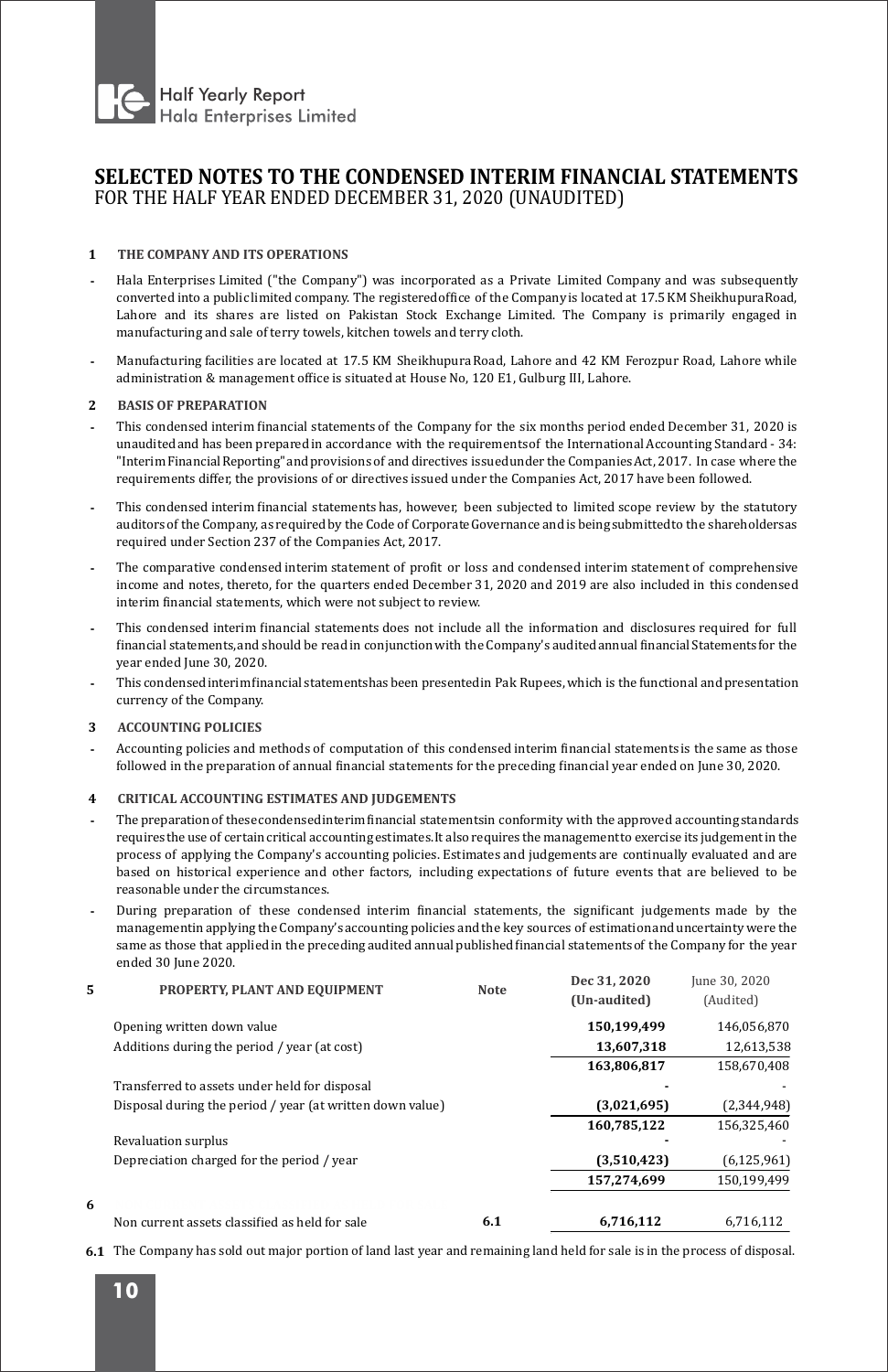## **SELECTED NOTES TO THE CONDENSED INTERIM FINANCIAL STATEMENTS** FOR THE HALF YEAR ENDED DECEMBER 31, 2020 (UNAUDITED)

| 7 | SURPLUS ON REVALUATION OF PROPERTY, PLANT                                  | <b>Note</b> | Dec 31.2019  | June 30, 2019 |
|---|----------------------------------------------------------------------------|-------------|--------------|---------------|
|   | <b>AND EQUIPMENT</b>                                                       |             | (Un-audited) | (Audited)     |
|   | Land - freehold                                                            |             | 81.208.480   | 100.948.480   |
|   | Building                                                                   |             | 16.945.878   | 17,837,766    |
|   | Plant and machinery                                                        |             | 15.040.029   | 16,711,144    |
|   | <b>Fittings and installations</b>                                          |             | 17.740       | 19.711        |
|   |                                                                            |             | 113,212,127  | 135,517,101   |
|   | Surplus realized on disposal of assets                                     |             | (673, 495)   | (19,740,000)  |
|   | Incremental depreciation charged on revalued property, plant and equipment |             |              |               |
|   | during the period / year transferred to retained earnings                  |             | (2,269,847)  | (2,564,974)   |
|   |                                                                            |             | 110.268.785  | 113.212.127   |

#### **8 DUE TO RELATED PARTIES**

Due to related parties carry mark up @ 12%-14% (2020: 12%-14%) per annum. However, directors have given waiver of interest on their balance for the current period and comparative financial year due to liquidity issues of the company.

#### **9 CONTINGENCIES AND COMMITMENTS**

There is no material change in the status of contingencies and commitments as reported in the annual inancial statementsfor the precedingyear endedJune 30, 2020andthe proceedingsof the sameare in process. Further, there is a commitment outstanding amounting USD 25,000 against import of looms as at December 31, 2020 (June 2020: 56,350).

|    |                |              | <b>Half Year Ended</b> |              | <b>Quarter Ended</b> |
|----|----------------|--------------|------------------------|--------------|----------------------|
| 10 | <b>REVENUE</b> | Dec 31, 2020 | Dec 31, 2019           | Dec 31, 2020 | Dec 31, 2019         |
|    |                | (Un-audited) | (Un-audited)           | (Un-audited) | (Un-audited)         |
|    | Export         | 185.772.203  | 183.766.426            | 87.965.774   | 77.350.062           |
|    | Local          | 2.782.499    | 3.756.204              | 1.441.149    | 2,592,120            |
|    |                | 188,554,702  | 187.522.630            | 89.406.923   | 79,942,182           |
|    | Duty drawback  | 2.415.039    | 2.297.080              | 1.143.555    | 913,667              |
|    | Export rebate  | 2.396.461    | 2,370,587              | 1.134.758    | 997.816              |
|    |                | 193.366.202  | 192.190.297            | 91.685.237   | 81,853,665           |
|    | Sale tax       | (404, 294)   | (567, 819)             | (209, 397)   | (384,009)            |
|    |                | 192,961,908  | 191.622.478            | 91,475,840   | 81,469,656           |

#### **11 TRANSACTIONS AND BALANCES WITH RELATED PARTIES**

Related parties comprise associated undertakings,related group companies, directors and key managementpersonnel.<br>Transactions with related parties and associated undertakings, other than remuneration and benefits

|                                                |                       |                                                                                                                                                                         | <b>Half Year Ended</b>                        | Half Year Ended                                        |
|------------------------------------------------|-----------------------|-------------------------------------------------------------------------------------------------------------------------------------------------------------------------|-----------------------------------------------|--------------------------------------------------------|
| <b>Related Party</b>                           | Relationship          | <b>Nature of Transaction</b>                                                                                                                                            | Dec 31, 2020                                  | Dec 31, 2019                                           |
|                                                |                       |                                                                                                                                                                         | (Un-audited)                                  | (Un-audited)                                           |
| Premier<br>Garments                            | Associated<br>Company | Interest charged<br>Payments made for expenses                                                                                                                          | 24.539<br>(750,000)                           | 45,885                                                 |
| Limited                                        |                       | Funds received                                                                                                                                                          | 148.000                                       |                                                        |
| Punjab Oil Mills                               | Associated            | <b>Expenses charged to Associate</b>                                                                                                                                    |                                               | 3,800                                                  |
| Limited                                        | Company               | Lease rental charged by Associate<br>Interest charged<br>Payments made                                                                                                  | 127,022<br>(1, 109, 689)                      | 600.000<br>83.641<br>(1, 354, 153)                     |
|                                                |                       | <b>Expenses charged to Associate</b>                                                                                                                                    | 204,308                                       | 148,697                                                |
|                                                |                       | <b>Expenses charged by Associate</b><br>Goods sold to associate                                                                                                         | 2,181,623                                     | 2.307.798<br>458.126                                   |
| Tee Jay<br>Corporation<br>(Private)<br>Limited | Associated<br>Company | Rendering of services<br>Lease rental income<br>Interest charged to Associate<br>Payments made for expenses<br>Funds received<br><b>Expenses incurred for Associate</b> | 352.979<br>1,285,000<br>(1,538,400)<br>63,800 | 88.839<br>570.000<br>272.147<br>784.000<br>(1,227,000) |
| Directors                                      | Associated<br>Person  | Payments made<br>Funds received                                                                                                                                         | (8,585)<br>20,185                             | (1, 126, 394)<br>1.777.500                             |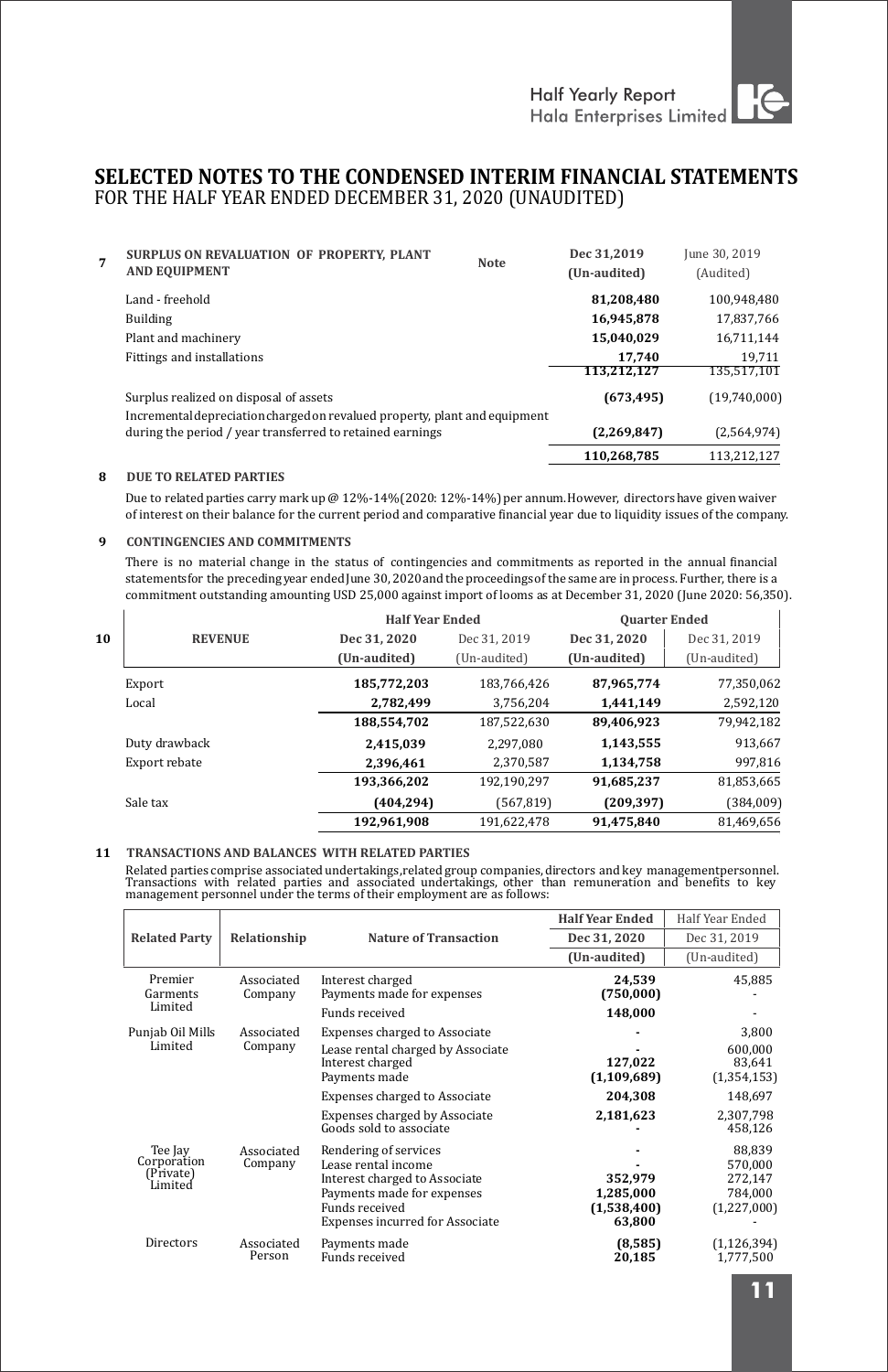

## **SELECTED NOTES TO THE CONDENSED INTERIM FINANCIAL STATEMENTS** FOR THE HALF YEAR ENDED DECEMBER 31, 2020 (UNAUDITED)

| Outstanding Balance at the Period / Year Ended |                                                    | Dec 31.2020<br>(Un-audited) | Dec 31.2019<br>(Un-audited) |  |
|------------------------------------------------|----------------------------------------------------|-----------------------------|-----------------------------|--|
| Premier Garments Limited                       | Due to associated company                          | 682.373                     | 894.821                     |  |
| Punjab Oil Mills Limited                       | Due to associated company                          | 2.972.839                   | 1,525,350                   |  |
| Tee Jay Corporation (Pvt.) Limited             | Due from associated company<br>Interest receivable | 7.964.770                   | 6,118,829                   |  |
| Directors                                      | Advance against salary                             | 200.000                     | 200.000                     |  |

#### **12 SEGMENT INFORMATION**

For managementpurposes,the activities of the Company are recognized into one operatingsegment,i.e. manufacturing and sales of towel. The Company operates in the said reportableoperating segmentbased on the natureof the product, risk and return, organizational and management structure and internal inancial reporting systems. Accordingly, the figures reported in this condensed interim financial statements relate to the Company's only one reportable segment. Company-wide disclosures regarding the reportable segments are as follows:

| <b>Particulars</b>                                              | Dec 31.2020<br>(Un-audited)<br>Percentage | June 30,2020<br>(Audited)<br>Percentage |
|-----------------------------------------------------------------|-------------------------------------------|-----------------------------------------|
| Information about products:                                     |                                           |                                         |
| - Terry towel                                                   | 84.99%                                    | 86%                                     |
| Major customers:                                                |                                           |                                         |
| - 5 customers (2020: 6 customers)                               | 53.69%                                    | 47.93%                                  |
| Revenue from external customers attributed to foreign countries | 98.74%                                    | 98.62%                                  |

- All non-current assets of the Company are located in Pakistan as at the reporting date.

#### **13 AUTHORIZATION OF INTERIM FINANCIAL INFORMATION**

This condensed interim financial statements (un-audited) is authorized for issuance on February 27, 2021 by the Board of Directors of the Company.

### **14 GENERAL**

Corresponding igures are re-arranged / re-classiied, wherever necessary, to facilitate comparison. No material reclassifications have been made in this condensed interim financial statements (un-audited).

**CHIEF EXECUTIVE OFFICER**

Hodel Muny

**CHIEF FINANCIAL DIRECTOR OFFICER**